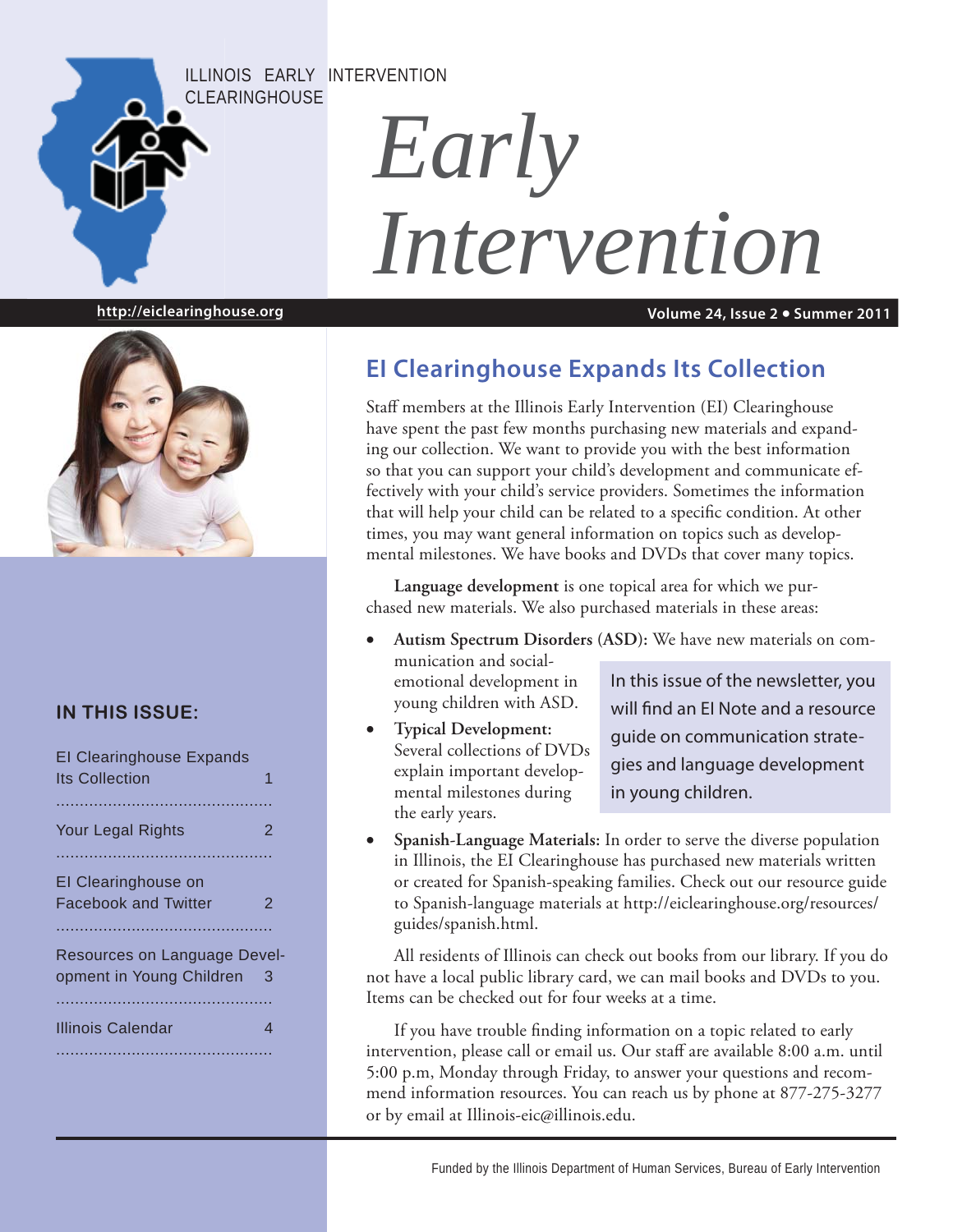## **Your Legal Rights**

The Illinois Early Intervention (EI) Program wants you to be able to make informed decisions about the services that your child receives. In the EI Program, you have the right to accept or decline services for your child. In fact, you have the right to be informed of and to consent to each of the services that your child is receiving or will receive. Some of your parental rights—informed consent, prior written notice, and review of records—are described briefly here.

#### **Informed Consent**

Importantly, you decide whether or not your child will receive any EI services. Signing a consent form means that

- you have received the information you need to make decisions in the language you normally use;
- you understand the information and agree to the activity for which consent is sought;
- you understand that some of your child's records may be released (and to whom); and
- you understand that consent is voluntary and may be withdrawn at any time.

If you do not give consent for an initial evaluation, the service coordinator may encourage you to read more about your child's development by suggesting related literature. She may also contact you in the future to see if you need more information or have any questions.

Informed consent to your child's service plan starts with your EI service coordinator providing you with the following information:

- purpose of the visits
- how the services will be provided

### **Follow the EI Clearinghouse on Facebook and Twitter!**

Receive daily updates on library news, resources on the Web, and materials at our library:

> Twitter.com/eiclearinghouse Facebook.com/eiclearinghouse





- who will provide the services
- what will happen if you do not consent

If you do not give consent, services cannot be provided. If you understand and agree with the service plan and want to give permission for it, you provide written consent. You may also decline individual services after first accepting them without jeopardizing other EI services.

#### **Prior Written Notice**

An agency or service provider shall give written notice to you before it makes a change in your child's EI services. The notice should describe the action that is being taken, the reasons for taking the action, and all the procedural safeguards that are available to you under the EI Program. Notice must be given in the language that you usually use. The service coordinator should give you written notice of any meetings, so that you have plenty of time to make arrangements to attend. You should tell your service coordinator if the date, time, or location of the meeting is not convenient for you.

#### **Review of Records**

You have the right to review any records related to your child's EI services. These records include information and documents related to evaluations, assessments, eligibility, individual family service plans, and complaints. Records must be available to you no later than 5 working days following a request.

#### **For More Information**

You can ask your service coordinator about family rights. You can also find more detailed information in *State of Illinois Infant/Toddler & Family Rights under IDEA for the Early Intervention System* (2007), available at http://eiclearinghouse.org/documents/familyrights.pdf.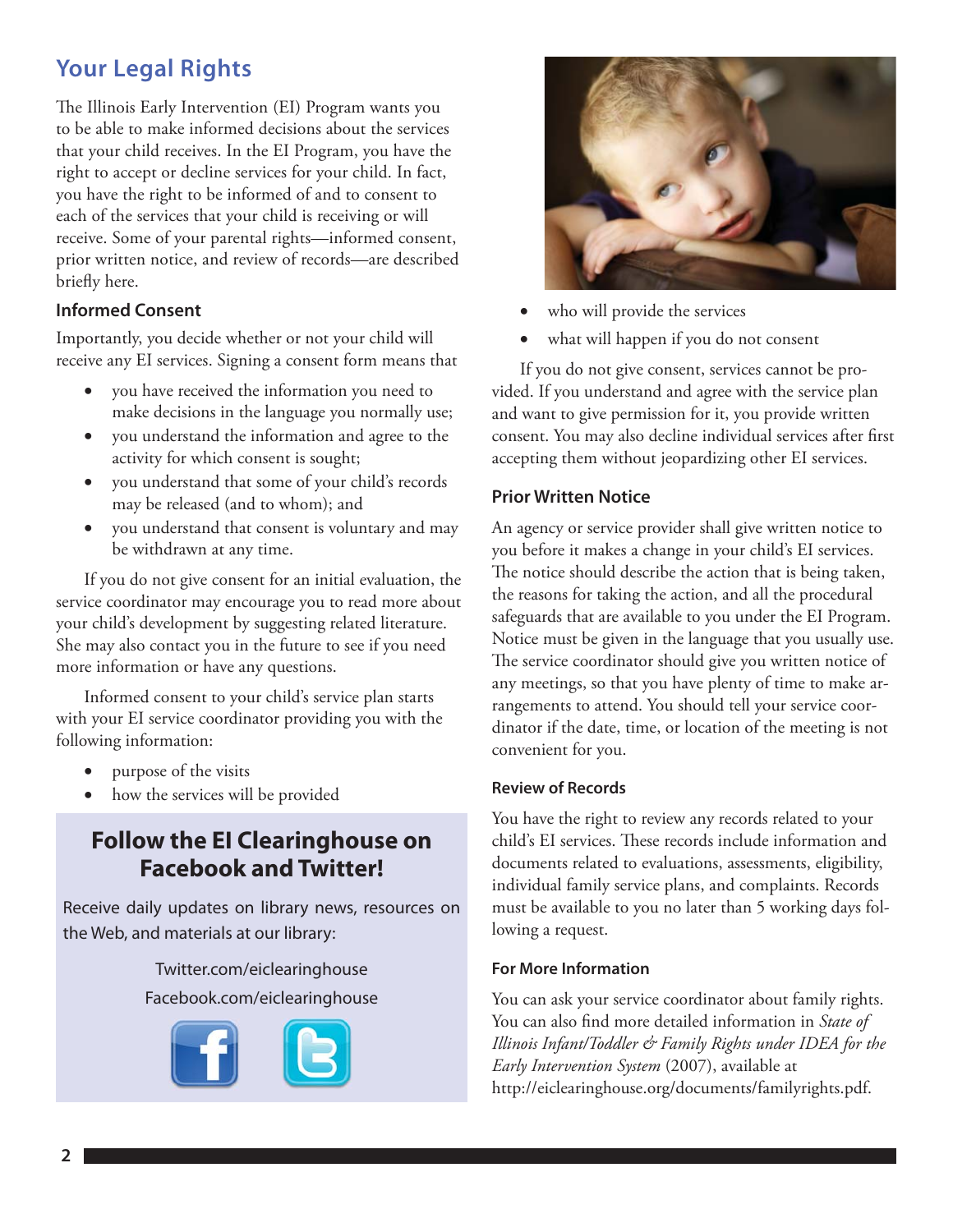# Moments That Matter: Talking with Your Baby

*Although your baby may not yet use many words, he talks to you by smiling, laughing, babbling, and crying. You can adapt your communication methods to your child's special needs. Here are some fun and easy ways to keep your child talking with you.* 



#### $\mathcal{U}_\mathcal{L}$  Any time: Throughout the day, listen to your child and respond to her efforts to communicate.

- Pay attention to how your child expresses her feelings. Does she fuss when she's tired? Wiggle when she's excited? You can match your baby's laughter and facial expressions, or respond with words that label her feelings.
- Maintain eye contact and respond to your child's babbling or speech, reflecting the different sounds he makes.
- Be sure a child with a hearing impairment can see your face when you speak. Speak clearly and use gestures and simple signing. Respond when she communicates with smiles, sounds, or gestures.
- You may want to touch a child with vision impairment gently before you speak to him. Place his hand gently on your lips so he can feel your smile.
- Encourage your baby to make combinations of sounds such as "ma," "da," and "ba."
- Talk about what you're doing as you bathe, diaper, and dress your baby: "I'm washing your fingers now!" "Time for a dry diaper."

#### $\blacktriangleright$  Meal Times: Feeding times can be busy, but they can also be good times to talk with your child.

- If you know your child is hungry, reassure her that you are getting ready to feed her.
- If your baby is eating solid foods, name the food you are giving him. Talk about the high chair, utensils, stove or microwave, and other items you are using.
- Talk about your child's reactions to the food: "Mmmm" or "You made a face when I gave you peas! Do you want to try them again?"

#### **LG** On the Go: Whether you are in the car, shopping, or just going for a walk, on-the-go moments are great times to talk with your child.

- Talk about what you are doing, where you are going, what you will do when you arrive, and who or what you will see.
- Use gestures such as waving to help convey the meanings of words like hello and goodbye.
- Help your child notice and imitate sounds: "The doggie says woof-woof." "The car goes vroom."
- • Identify colors and count things you and your child see.
- Help your child to match your actions, including clapping your hands, throwing kisses, and playing games such as pat-a-cake, peek-a-boo, and the itsy-bitsy-spider.

#### For more information on young children's language development, see the Illinois Early Intervention Clearinghouse Web site at http://eiclearinghouse.org.

Any opinions, findings, conclusions, or recommendations expressed in this publication are those of the author(s) and do not necessarily reflect the views of the Illinois Department of Human Services, Bureau of Early Intervention.

Funded by the Illinois Department of Human Services Bureau of Early Intervention



Illinois Early Intervention Clearinghouse Early Childhood and Parenting Collaborative University of Illinois at Urbana-Champaign Children's Research Center 51 Gerty Dr. • Champaign, IL 61820-7469 Telephone: 217-333-1386 • Fax: 217-244-7732 Toll-free: 877-275-3227 (Voice/TTY) Email: Illinois-eic@illinois.edu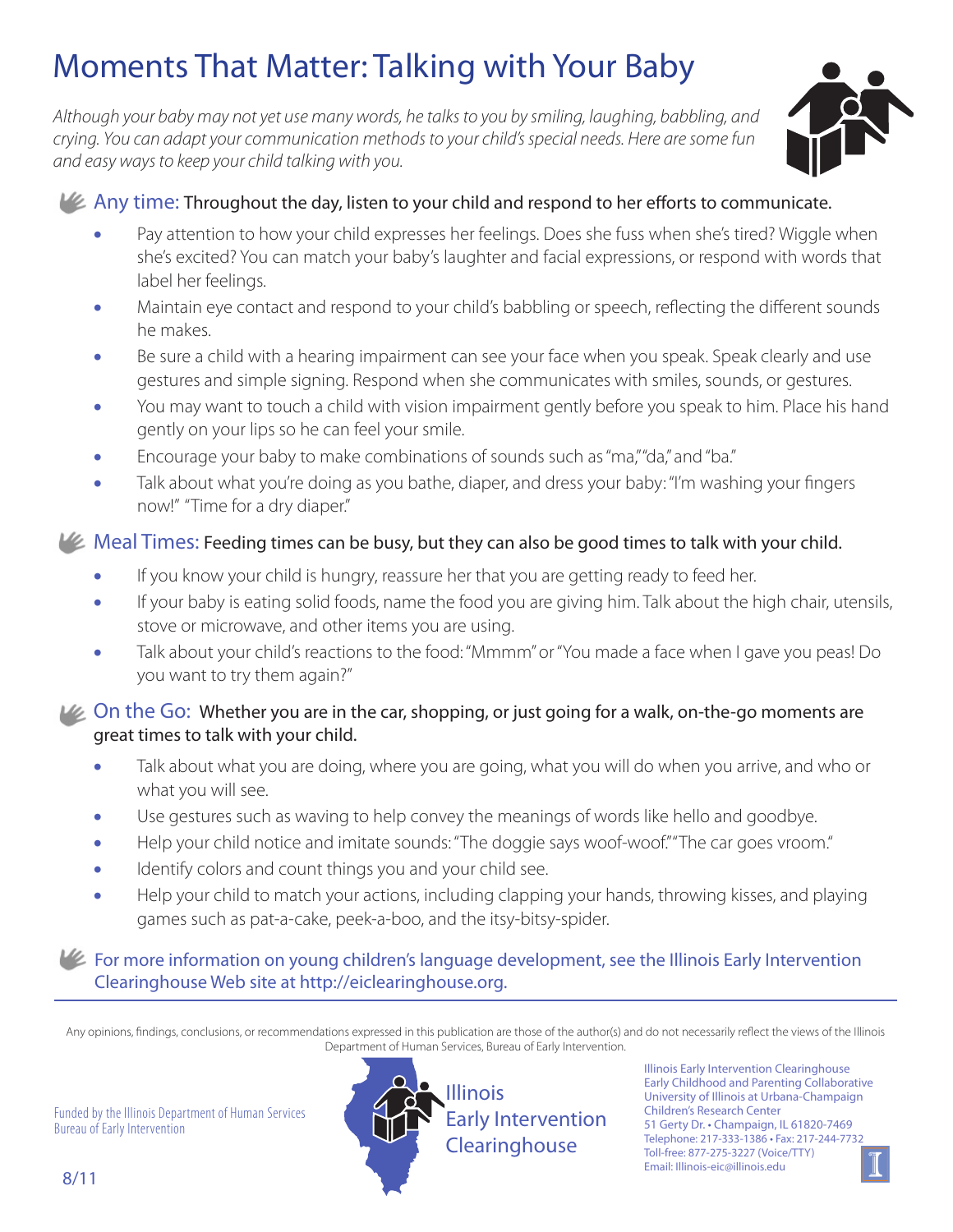# **Language Development in Young Children**

The following books, articles, and videos are available from the Early Intervention Clearinghouse. Request them through your local public library, email us through the Clearinghouse Web site at http://eiclearinghouse.org, or call us at 877-275-3227. Visit our Web site to find more resources on language development in young children.

#### Books

*Talk to Me, Baby!: How You Can Support Young Children's Language Development*. Betty S. Bardige. Baltimore, MD: Brookes, 2009. (Call # LB 1139 .L3 .B246 2009).

This easy-to-read book shows parents how to talk to and play with children in ways that support their emerging language skills.

*Let's Talk Together: Home Activities for Early Speech and Language Development*. Cory Poland & Amy Chouinard. Maple Grove, MN: Talking Child, 2008. (Call # LB 1139.5 .L35 .P762 2008).

This book describes over 55 language-enhancing activities that parents can incorporate into the young children's routines.

*It Takes Two to Talk: A Practical Guide for Parents of Children with Language Delays*. Jan Pepper & Elaine Weitzman. Toronto: Hanen Centre, 2004. (Call # LB 1139 .L3 I88 2004).

This guide shows parents how to help their child communicate through talking during daily activities.

#### Videos

*It Takes Two to Talk: A Guide to Promoting the Communication and Development of Children with Language Delays.* 2-hour, 6-minute DVD. Hanen Centre, 2006. (Call # LB 1139 L3 .I88 2006)

> This DVD is a companion to the *It Takes Two to Talk* guide. The program shows how parents and caregivers can promote early language development in everyday routines.

> > *Celebrating Language and Literacy for Infants, Toddlers, and Twos.*

43-minute DVD. Teaching Strategies, 2008. (Call # P 118 .C392 2008)

This DVD presents two programs that show how everyday routines, experiences, and environments support children's emerging language skills.

#### Articles

Supporting Emergent Literacy in Play-based Activities. Mary Frances Hanline. (2001). *Young Exceptional Children, 4*(4), 10-15.

This article provides tips for parents and caregivers on play activities that promote early literacy and that can be incorporated into natural environments.

Your Child's Early Communication Skills: What You Need to Know. Kathy Jagarnath. (2006). *Exceptional Parent, 36*(10), 37-39.

This article provides tips for parents on how to encourage and monitor communication in young children. It also lists factors that may affect a child's communication abilities.

#### Web Resources

#### *American Speech-Language-Hearing Association: Activities to Encourage Speech and Language Development*

This resource provides tips to promote children's speech development. The activities are organized by children's ages (birth to 2 years, 2 to 4 years, and 4 to 6 years).

#### **http://www.asha.org/public/speech/development/ Parent-Stim-Activities.htm**

#### *Center for Early Literacy Learning*

This Web site includes videos, podcasts, tip sheets, and articles designed to help parents and caregivers use evidence-based early literacy learning practices with young children who have identified disabilities and developmental delays and who are at risk for poor outcomes.

#### **http://www.earlyliteracylearning.org**

#### *Early Literacy and Language Tips and Tools*

This resource page offers online booklets, articles, and tip sheets on early literacy and school readiness.

**http://www.zerotothree.org/child-development/ early-language-literacy/tips-tools-early-lit-and-lang. html**